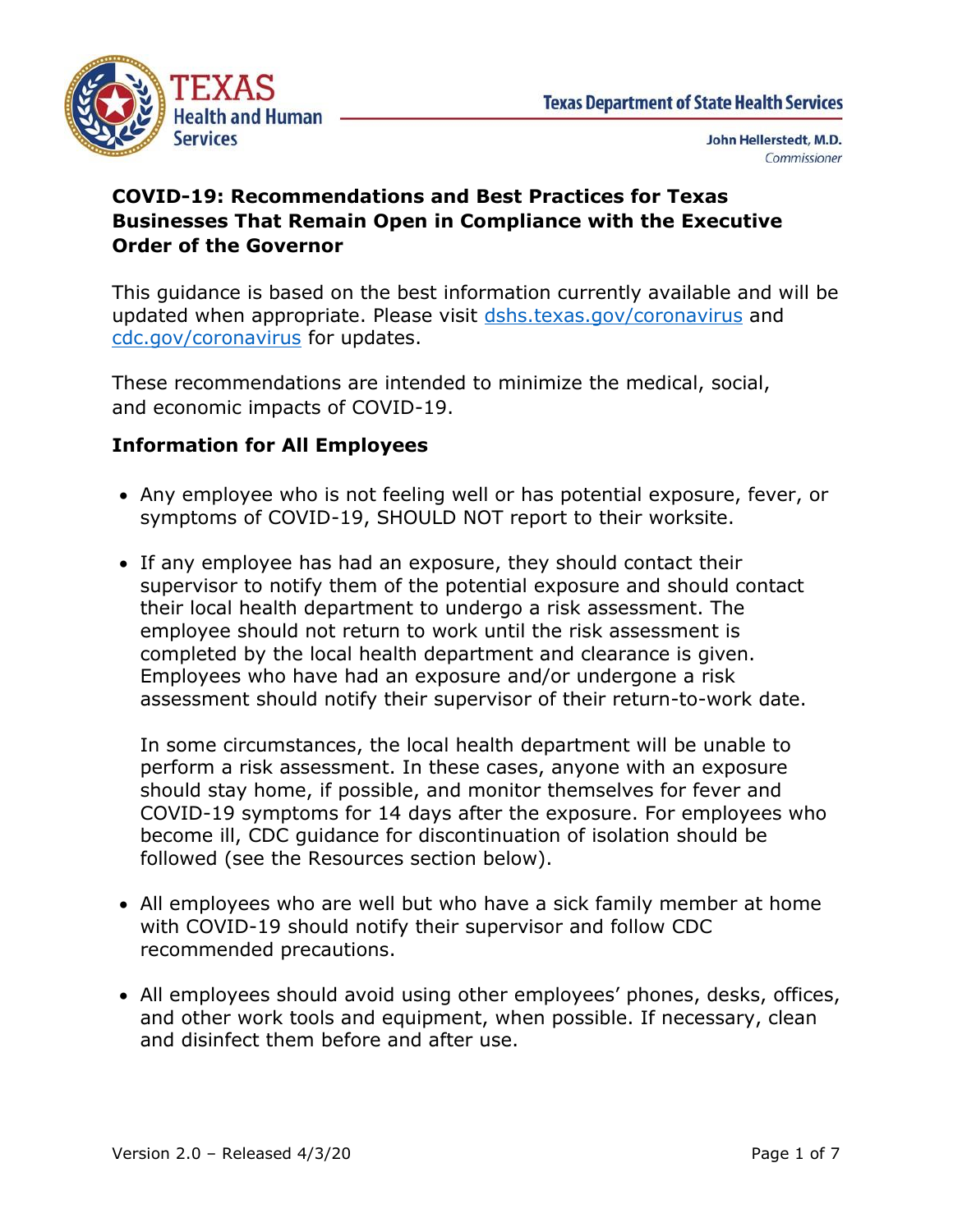- Clean and disinfect frequently touched objects and surfaces, such as workstations, keyboards, telephones, handrails, and doorknobs. Clean dirty surfaces with soap and water prior to disinfection. To disinfect, use products that meet EPA's criteria for use against SARS-CoV-2, the cause of COVID-19, and are appropriate for the surface. Guidelines to cleaning can be found at the CDC (see the Resources section below).
- All employees should wash their hands often with soap and water for at least 20 seconds. If soap and water are not available, employees should use hand sanitizer with at least 60% alcohol.
- All employees should avoid touching their eyes, nose, and mouth with unwashed hands.
- All employees should cover their mouth and nose with a tissue when coughing or sneezing or use the inside of their elbow. Throw used tissues in the trash and immediately wash hands with soap and water for at least 20 seconds. If soap and water are not available, they should use hand sanitizer containing at least 60% alcohol. Employees can learn more about coughing and sneezing etiquette by visiting the CDC website.
- Employees should practice social distancing by avoiding large gatherings and maintaining distance (approximately 6 feet or 2 meters) from others when possible.

## **Information for All Employers**

## **Teleworking**

- Encourage staff to telework when feasible, depending on job type.
- Make arrangements for extended periods of teleworking when feasible.

## **Leave Policy**

- Consider expanding sick leave policies.
- Ensure flexible leave policies for staff who need to stay home due to school/childcare dismissals. Encourage individuals to stay home when they are sick.

#### **Onsite Measures**

The following measures should be used for all managers and staff who must report to any indoor workplace.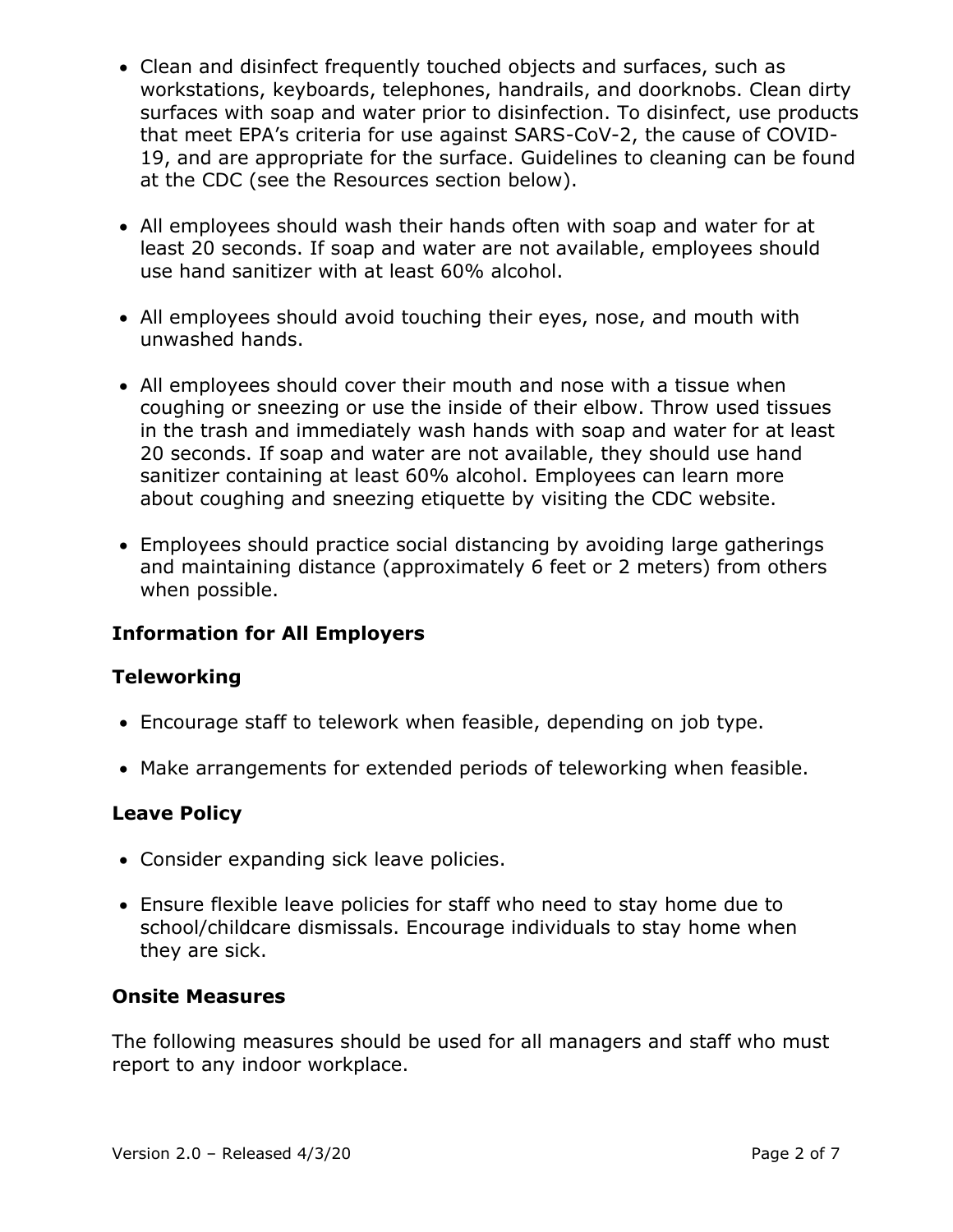- Implement social distancing measures, such as spacing workstations at the worksite.
- Stagger work schedules to reduce the number of people who are at work at the same time.
- Decrease social contacts in the workplace, and limit in-person meetings.
- Ensure break areas are spacious enough to allow for distancing. Disinfect all frequently touched surfaces regularly.
- Eliminate large work-related gatherings, such as staff meetings and afterwork functions.
- Consider health checks for when employees arrive each day and when and visitors enter the building. Health checks may include temperature and respiratory symptom screening.
- Arrange for frequently touched objects and surfaces, such as workstations, keyboards, telephones, handrails, and doorknobs, to be cleaned and disinfected regularly. Dirty surfaces can be cleaned with soap and water prior to disinfection. To disinfect, use products that meet EPA's criteria for use against SARS-CoV-2, the cause of COVID-19, and are appropriate for the surface.
- Deliver services remotely, such as by phone or video conferencing, when possible.
- Install physical barriers, such as clear plastic sneeze guards, where feasible.
- Place signs around workplace to encourage employees to take actions that safeguard themselves and others. Those actions include staying at home when sick, washing hands often and social distancing.

## **Travel and Offsite Meetings**

- Cancel or postpone non-essential work travel.
- Cancel or postpone work-sponsored conferences, tradeshows, and so on.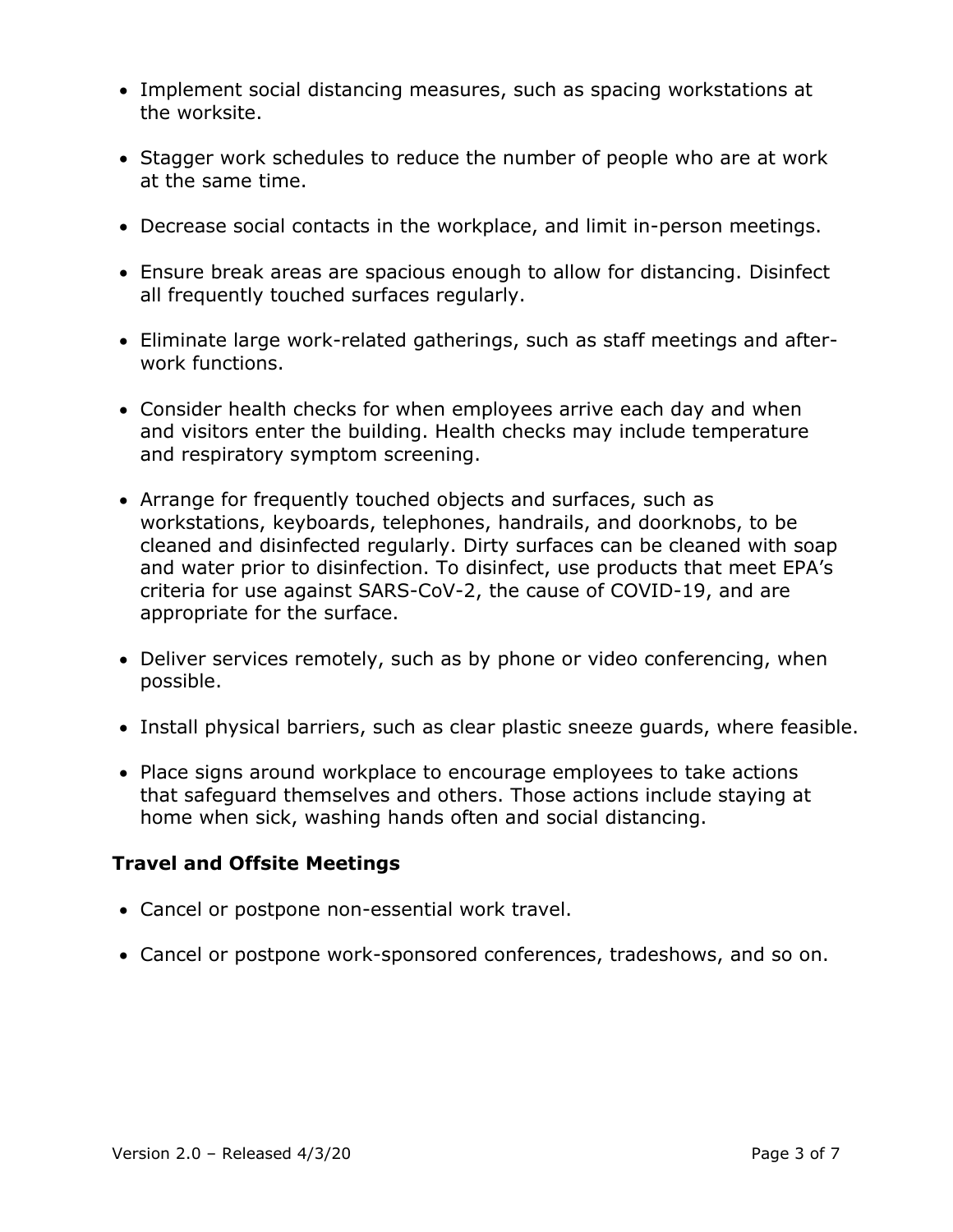# **Information for Specific Employers**

The following section applies to retail beverage service venues, food service venues, and food distribution venues and markets. Please also refer to the All Employees and All Employers sections above.

### **Retail Beverage Service Venues**

Bars, breweries, pubs, and wineries with full kitchens that provide meals for delivery or pick-up should follow the restaurant guidance below.

#### **Restaurants and Cafeterias**

At this time, restaurants should be closed for in-restaurant dining. Restaurants should be open only to drive-through or other pickup and delivery options.

- Encourage employees to follow best hygiene practices, including washing their hands often with soap and water for at least 20 seconds.
- Increase frequency of cleaning and sanitizing per CDC Environmental Cleaning and Disinfection guidance of all hard surfaces (see the Resources section below). Hard surfaces include tables and counter tops that are being used by employees and patrons during pickup and delivery.
- If open for pickup, consider posting signs asking patrons not to enter if they have symptoms or are sick.

# **Food Trucks**

- If possible, take orders by phone or text. Or, allow patrons to place orders from a six-foot distance away or through a barrier, shell or shield to protect employees.
- Increase cleaning frequency of menus, cash registers, receipt trays, condiment holders, pens and other writing instruments, and other non-food contact surfaces frequently touched by patrons and employees.
- Create procedures that encourage social distancing of six feet per person. Consider limiting the number of people in lines. Consider using signage or floor markers to convey where patrons and others should stand.
- Encourage employees to follow best hygiene practices, including washing their hands often with soap and water for at least 20 seconds.
- Increase frequency of cleaning and sanitizing per CDC Environmental Cleaning and Disinfection guidance of all hard surfaces (see the Resources section below). Hard surfaces include tables and counter tops that are being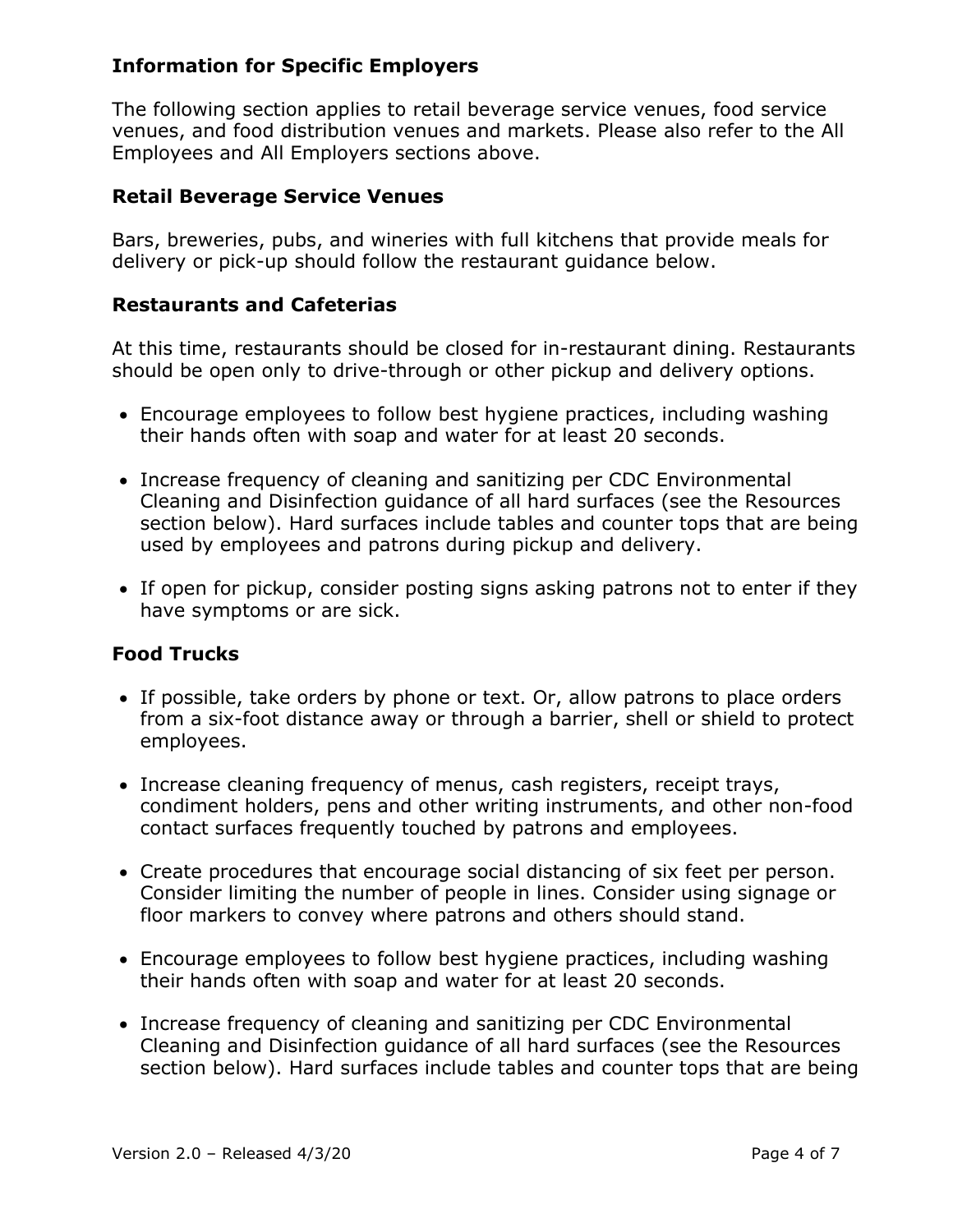used by employees and patrons during pickup and delivery.

# **Grocery Stores and Charitable Food Distribution Sites**

Because the food distribution chain is critical to the public's health, grocery stores and charitable food distribution sites should remain open and operational.

- Promote online ordering with curbside pickup or delivery options, when possible.
- Consider arranging for special hours for those at higher risk, including people 65 years and older. Consider special hours for other special groups, such as healthcare workers.
- Create procedures that encourage social distancing of six feet per person. Consider limiting the number of people in lines. Consider using signage or floor markers to convey where patrons and others should stand. Consider regulating how many people can be in the store or distribution site at one time.
- Encourage employees to follow best hygiene practices, including washing their hands often with soap and water for at least 20 seconds.
- Increase frequency of cleaning and sanitizing per CDC Environmental Cleaning and Disinfection guidance of all hard surfaces (see the Resources list below). Hard surfaces include counter tops, checkout surfaces, doors, sink fixtures and other hard surfaces that are being used by employees and patrons during operation. Clean restrooms, high-contact areas and surfaces frequently.
- Consider providing handwashing and/or sanitizing stations throughout the store or site to reduce the spread of the COVID-19 virus.
- Encourage pre-bagging and other measures to expedite purchasing.
- Discontinue non-essential services, such as food and beverage sampling and entertainment.
- Continue to accept Electronic Benefits Transfer (EBT) payments, if possible.
- Consider posting signs asking patrons not to enter if they have symptoms or are sick.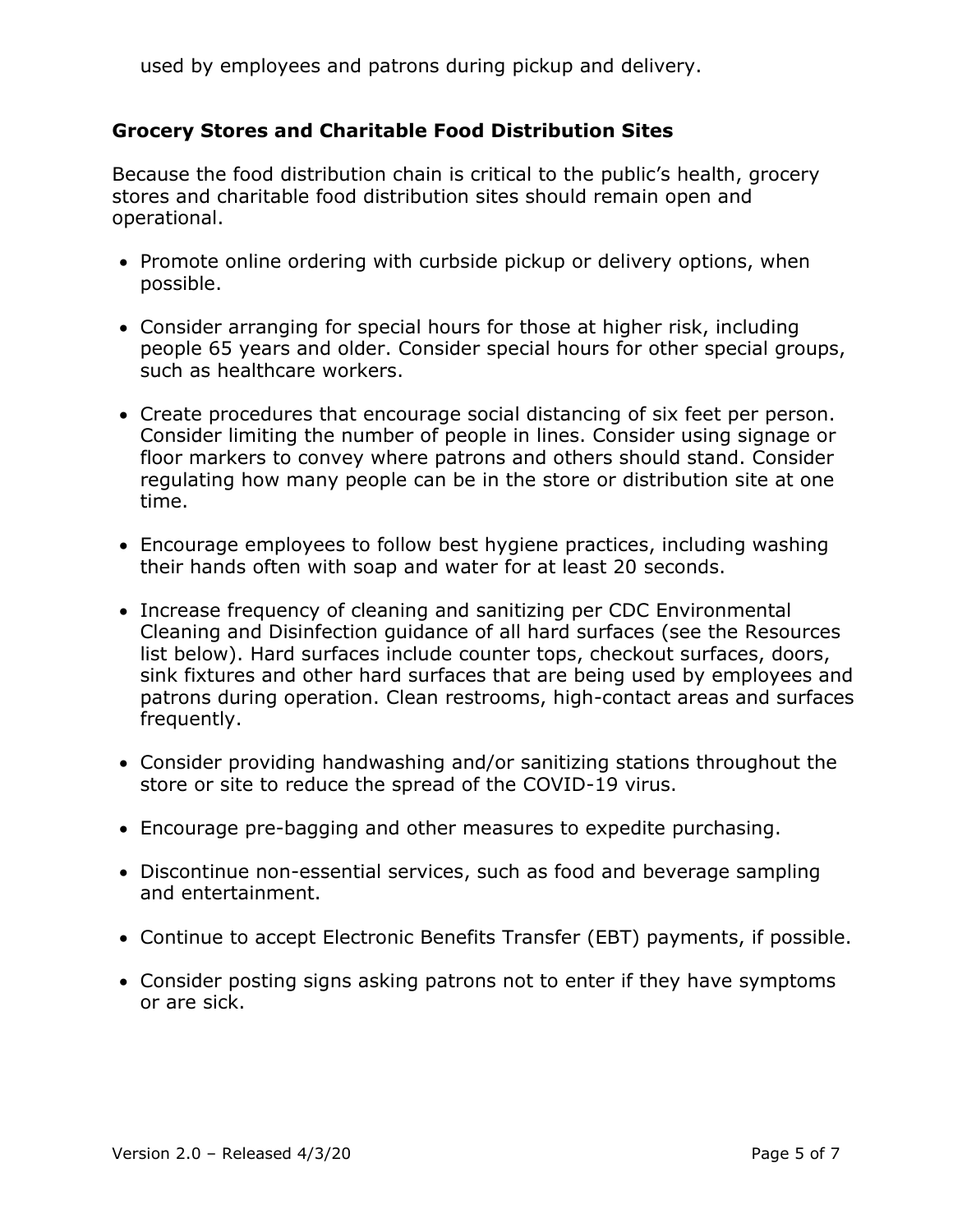## **Certified Farmers Markets**

• Create procedures that encourage social distancing of six feet per person. Consider limiting the number of people in lines. Consider using signage or

floor markers to convey where patrons and others should stand. Consider regulating how many people can shop at the market at one time. Consider increasing spacing between vendor booths.

- If possible, take orders by phone or text. Or, allow patrons to place orders from a six-foot distance away or through a barrier, shell or shield to protect employees.
- Consider home delivery options, if possible.
- Encourage employees to follow best hygiene practices, including washing their hands often with soap and water for at least 20 seconds. If soap and water are not available at farmers markets, encourage use of hand sanitizer with at least 60% alcohol.
- Increase frequency of cleaning and sanitizing per CDC Environmental Cleaning and Disinfection guidance of all hard surfaces (see the Resources list below). Hard surfaces include counter tops, checkout surfaces, doors, sink fixtures and other hard surfaces that are being used by employees and patrons during operation. Clean restrooms, high-contact areas and surfaces frequently.
- Consider providing handwashing and/or sanitizing stations throughout the store or site to reduce the spread of the COVID-19 virus. If soap and water are not available, vendors, patrons and others should use hand sanitizer containing at least 60% alcohol.
- Encourage pre-bagging and other measures to expedite purchasing.
- Discontinue non-essential services, such as food and beverage sampling and entertainment.
- When the market closes, consider donating extra food products to local food recovery systems to provide for populations in need.
- Continue to accept Electronic Benefits Transfer (EBT) payments, if possible.
- Encourage employees to avoid close contact with patrons, such shaking hands, hugging and other greetings that involve close contact.
- Consider posting signs asking patrons not to enter if they have symptoms or are sick.